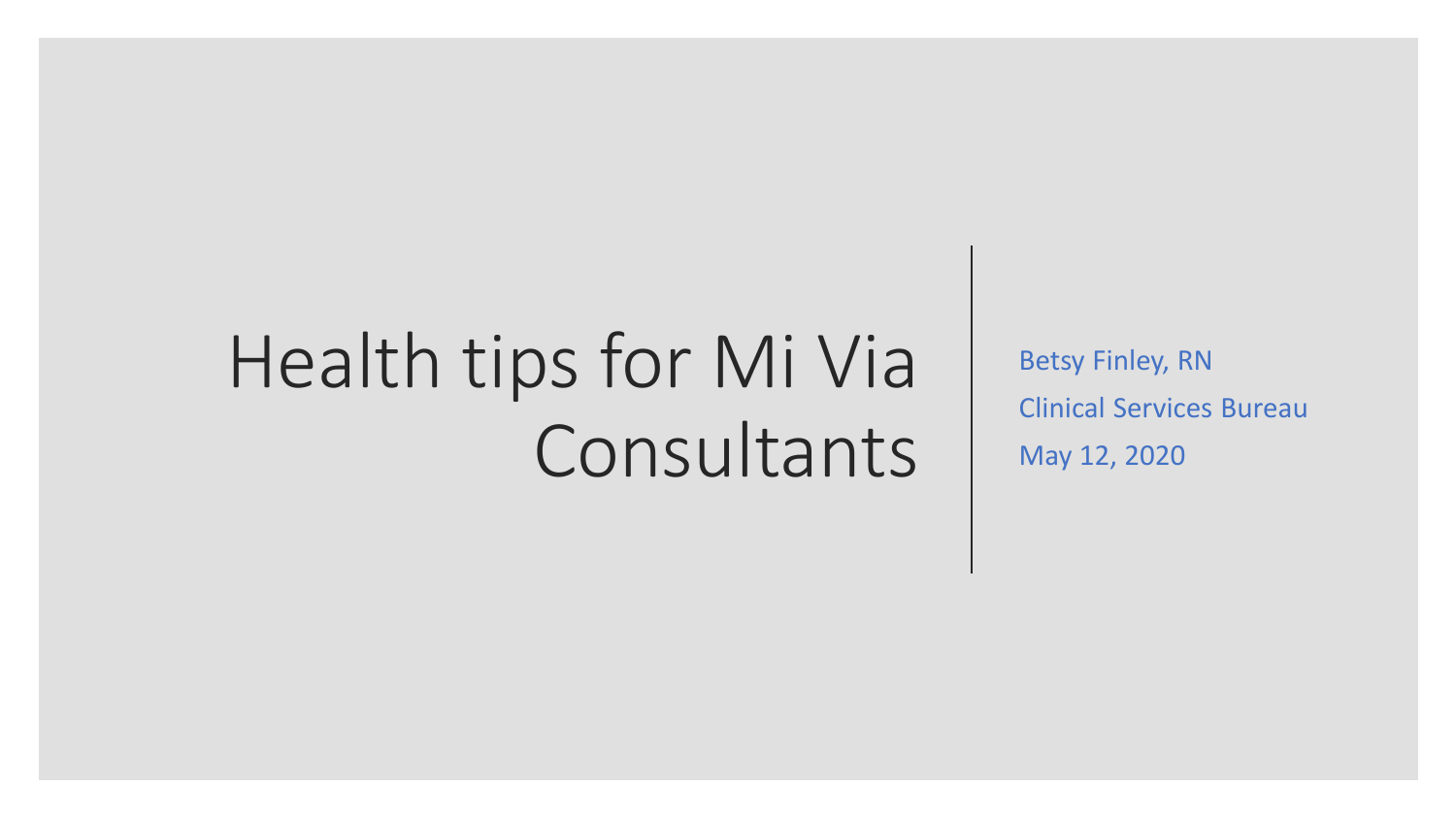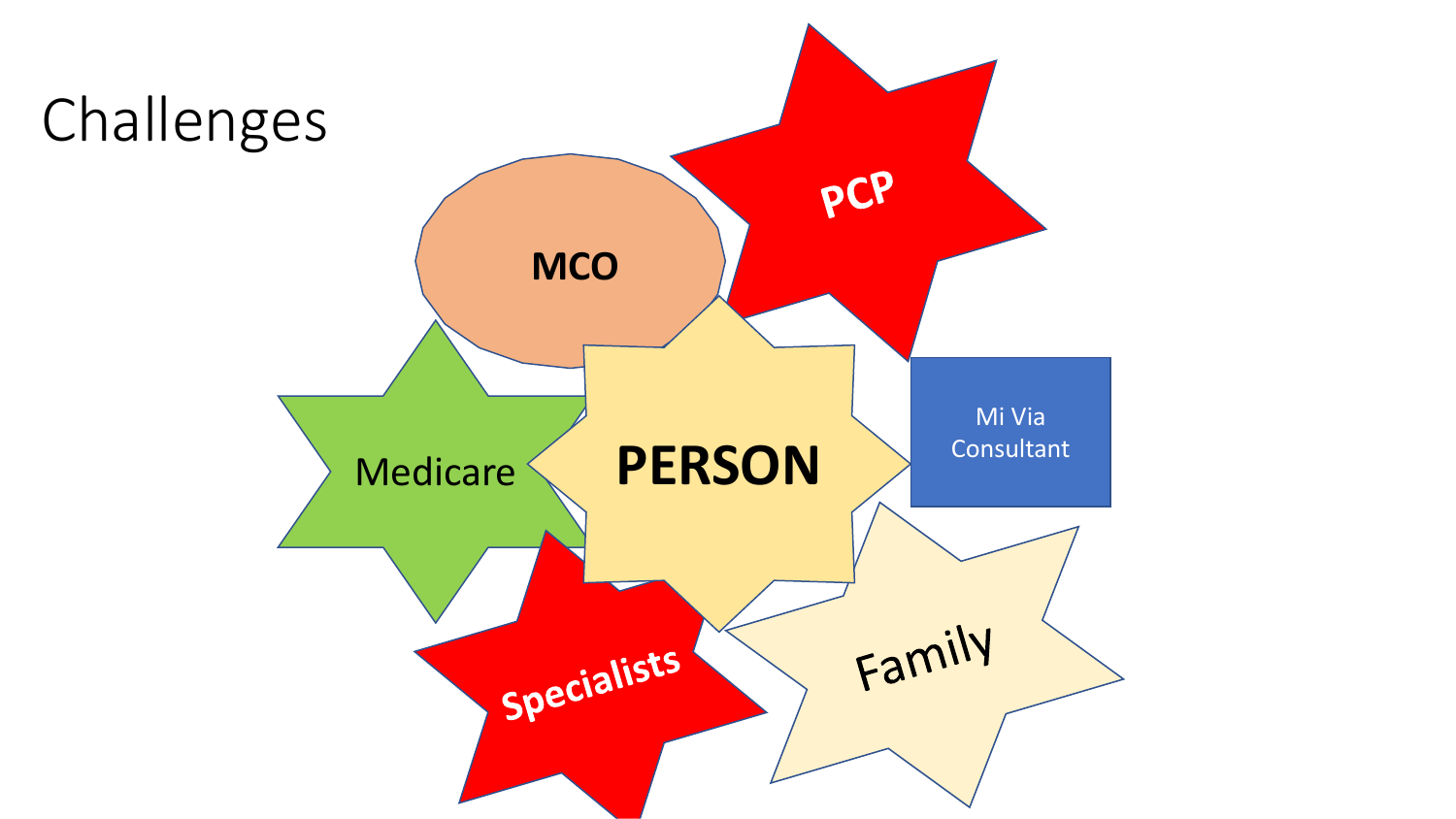## First Questions

- Who is the person?
	- What are their health needs?
	- What are their wishes and desires?
- Who is the guardian ?
- What supports are needed or wanted?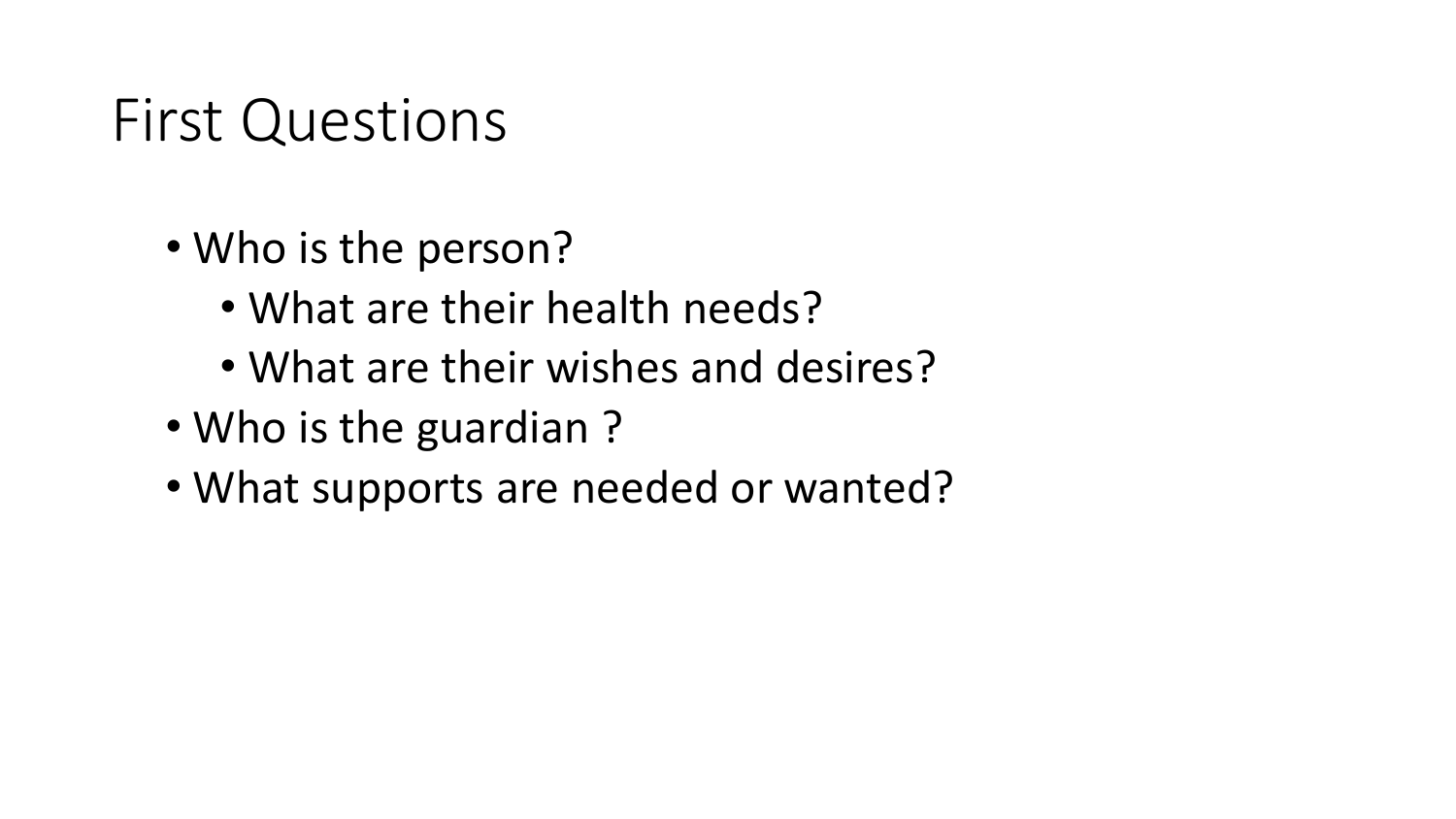# Person and Guardian

- Update the key information
	- Where are the guardianship papers? Don't assume anything.
- Everyone gets older
	- Is there a plan for the future? What help may be wanted.
- Talk about health changes, sooner rather than later.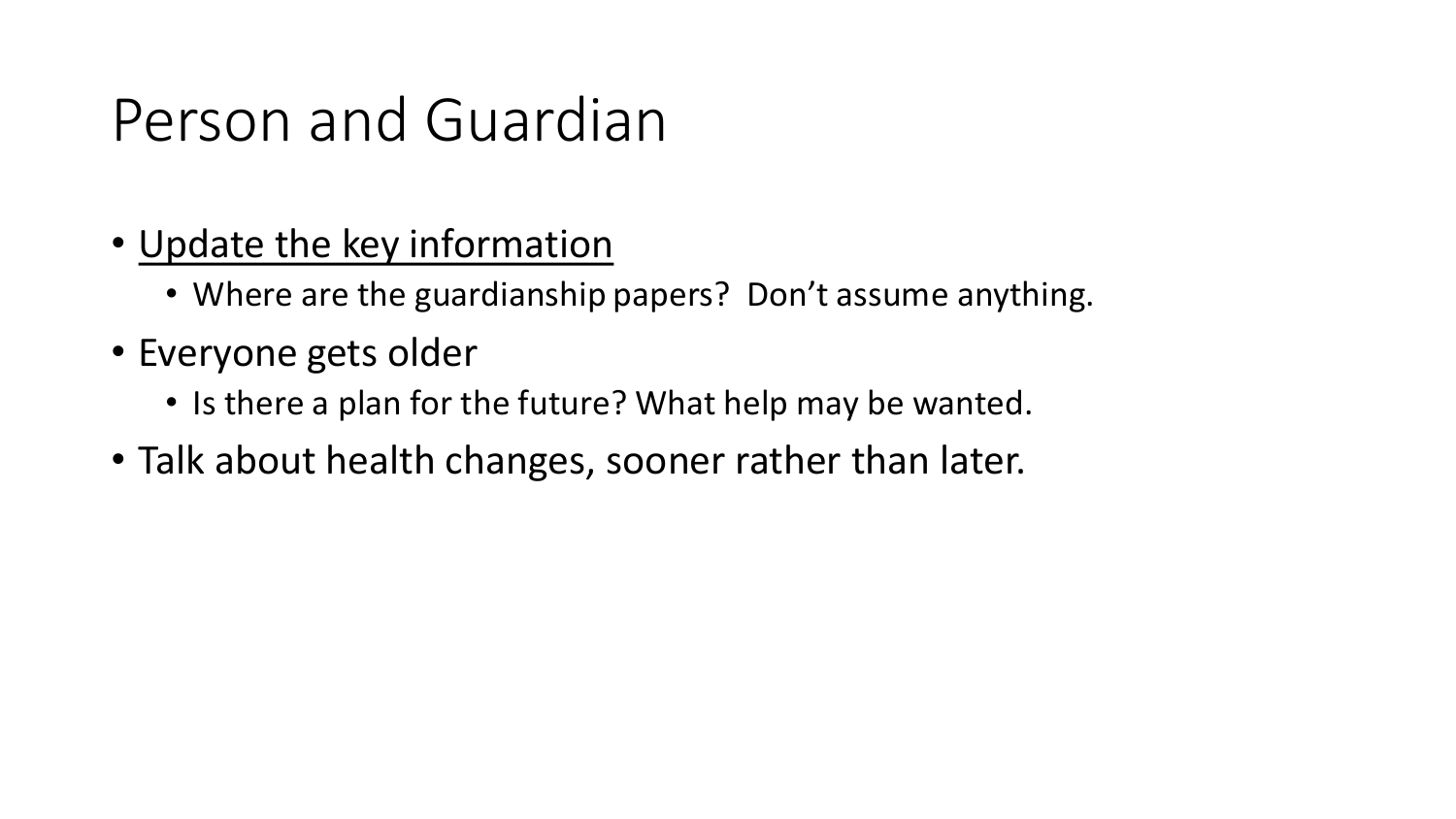## What do we know.....

 $\checkmark$  People with I/DD have a range of skills, strengths and needs

 $\checkmark$  Many have significant or multiple medical /behavioral diagnoses that require routine monitoring, support and specialty services  $\checkmark$  History of trauma  $\checkmark$  are " trauma informed care"

 $\checkmark$  Routine medical services are identified by age and gender

✓Some people are not receiving screening, routine services or specialized medical services due to variety of reasons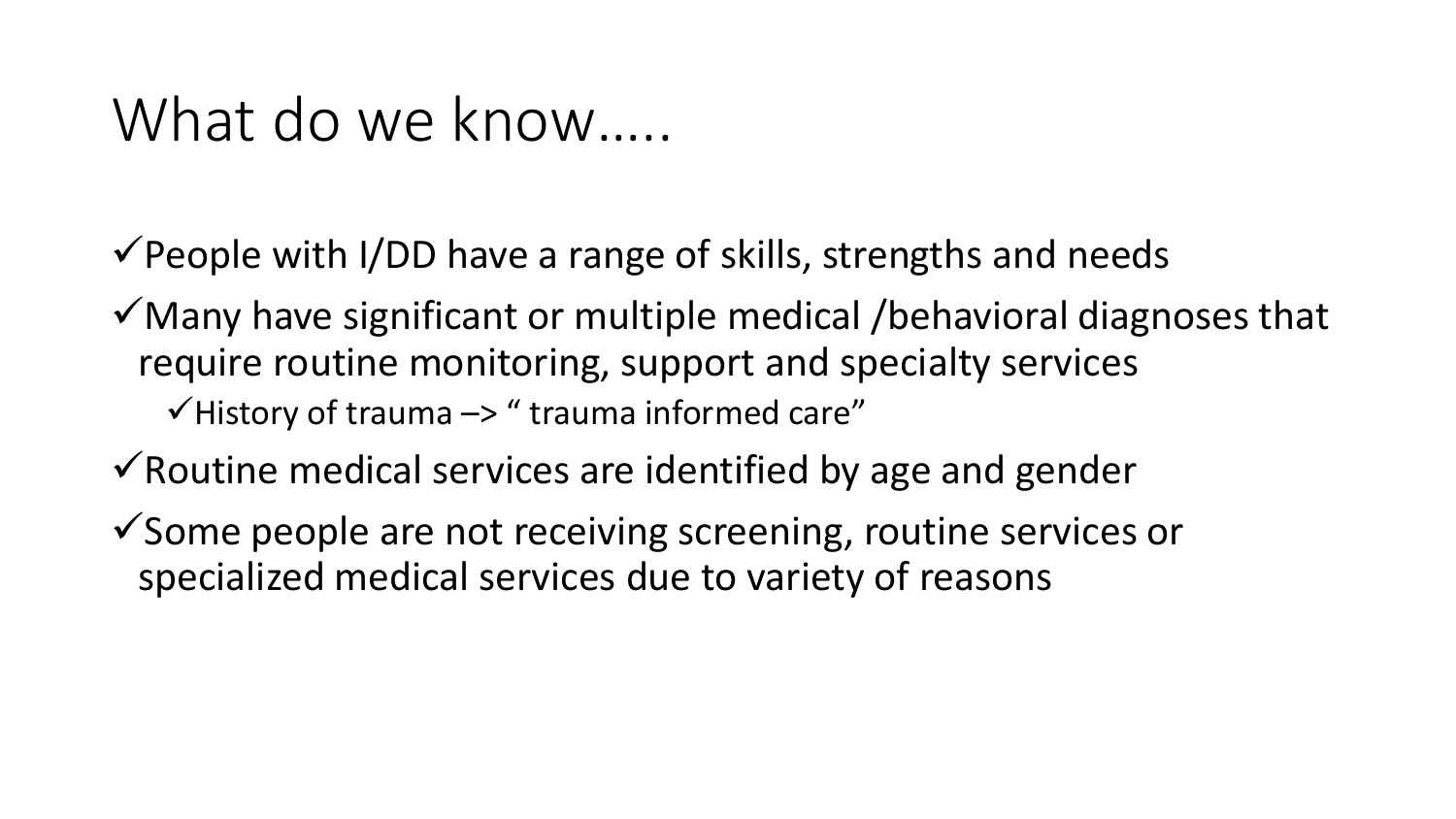#### Why do some people not get services?

- They refuse to go to the Dr
- The primary care provider defers an exam
- Specialists may not be available in their community
	- Cannot make the trip
- Care or services may be refused or seen as not important
	- " Our family's never been much for Doctors"
- Unable to relay how they feel
	- $\cdot$  " I'm OK"
- May not be taken seriously
	- " Your head always hurts!"
- Symptoms may not be "typical"
	- Leaning, lethargy, hitting self
	- Unable to do things they did before
- Signs of illness may not be noticed until too late
	- " Now that you mention it…. "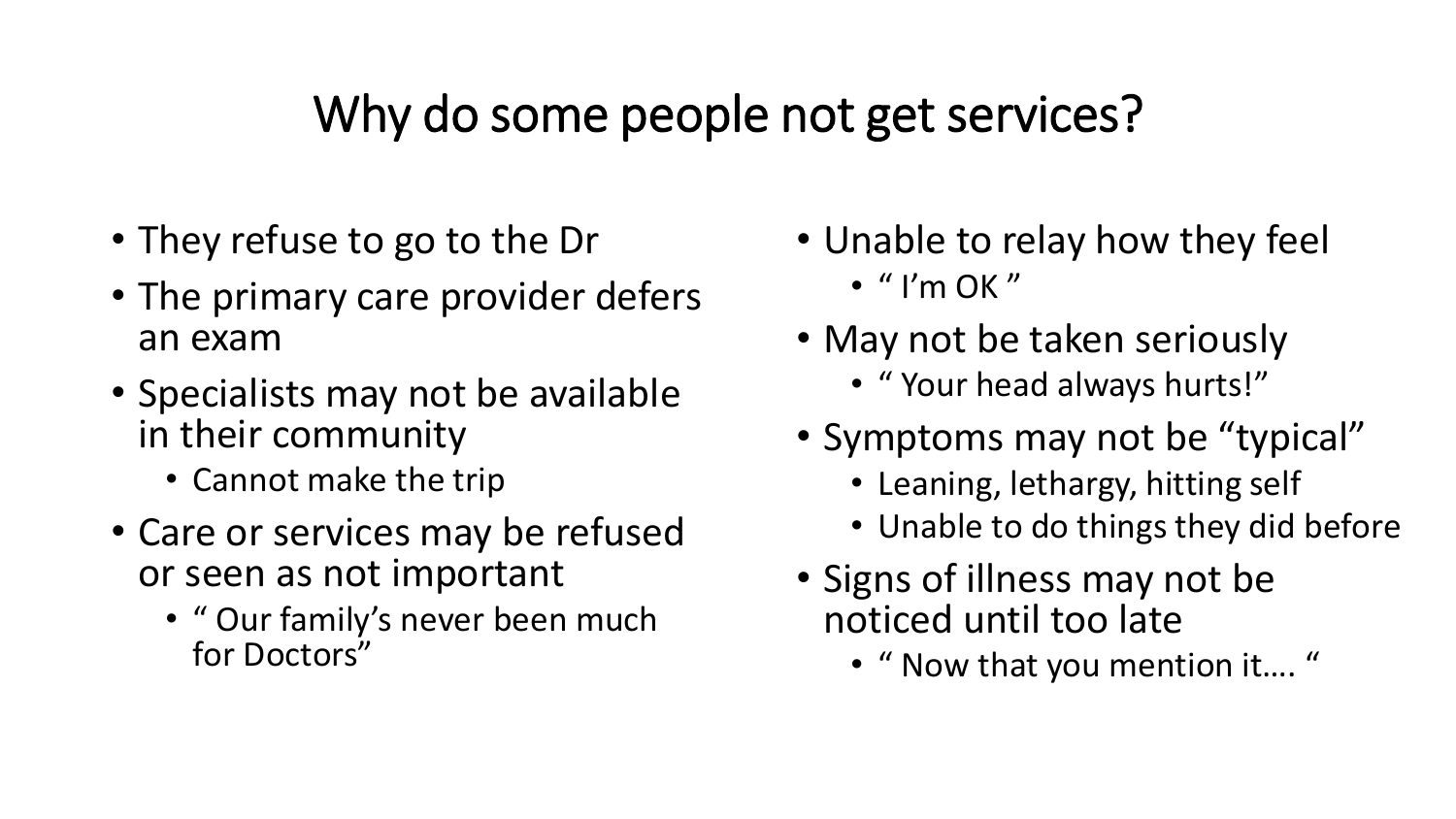# Ideas and Resources

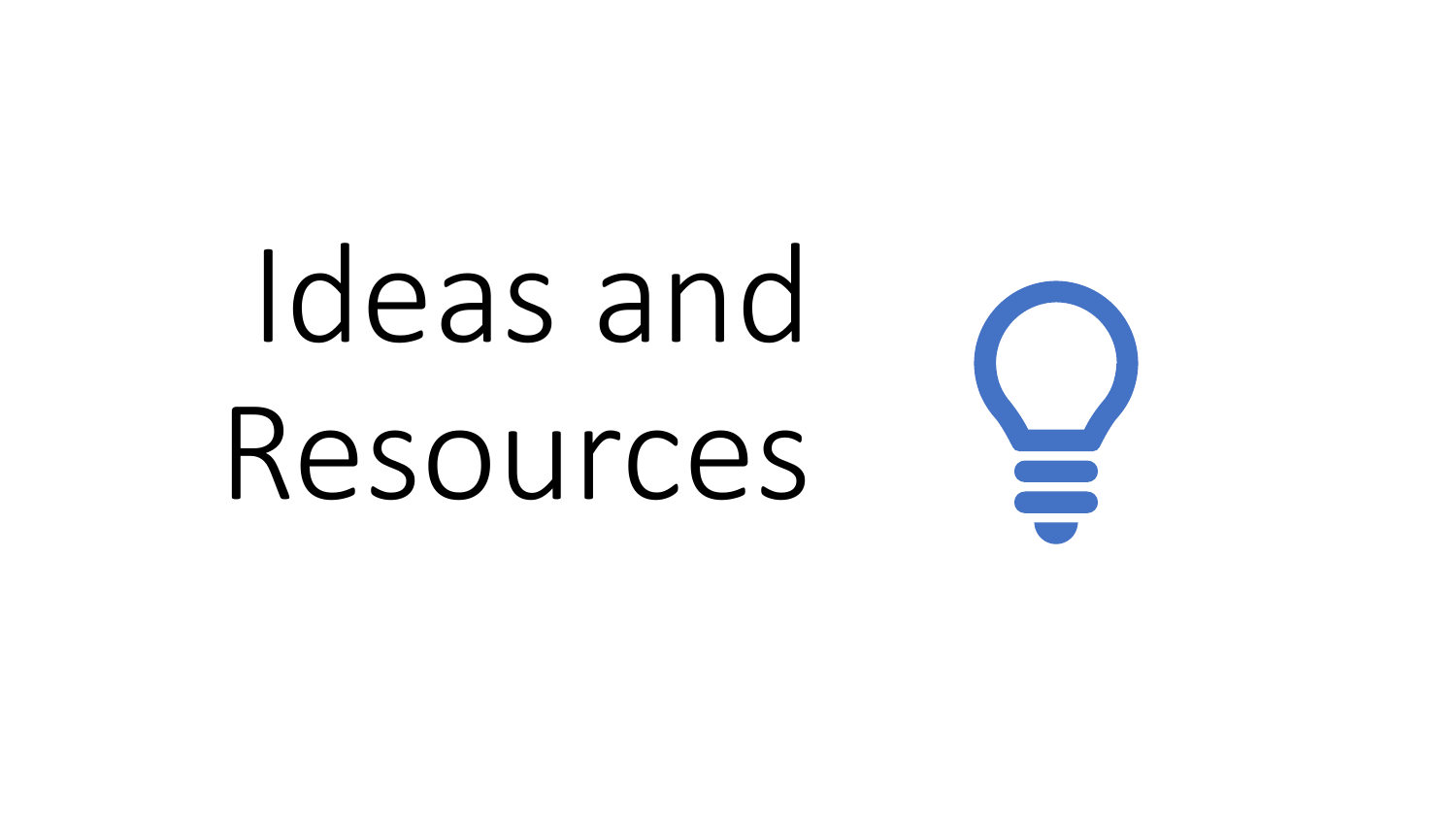#### Insurance

- Go to DDSD Website: See "Insurance Basics" webinar taught by Iris Clevenger.
	- 1. <https://nmhealth.org/resource/view/1351/> (install Acrobat)
	- 2. Medicare- always primary payer
	- 3. Medicaid usually covers if there is Medicare Denial or if it's a Medicaid benefit
	- 4. Private sometimes people have added policies ask
- MCO Care Coordinator
	- Encourage people and guardians to NOT refuse this service!
		- Their role is different than yours. They do visit/report on needs.
	- Keep their name and number updated and available. Call them when help is needed! Turnover? Call customer service for new one.
	- Ask to talk to the Care Coordinator Supervisor if there are concerns or you need more help.
	- Get things done!
		- *MCOs feel disconnected from Mi Via recipients and their families*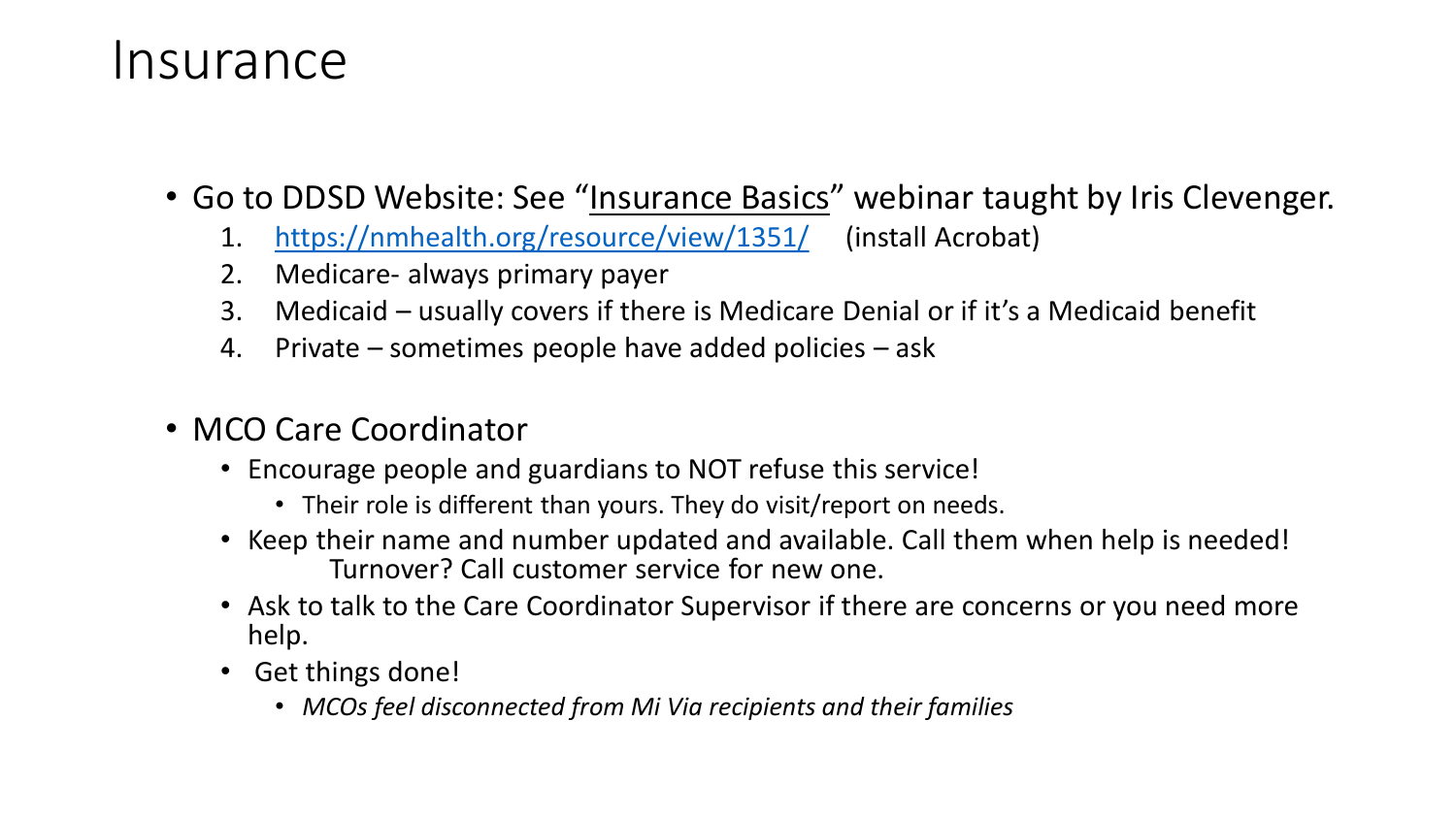## Resource : Age Appropriate preventive care

- *Healthfinder.gov* is a website that is maintained by the U.S. Department of Health and Human Services. It contains information that is primarily focused on providing evidence-based information on health and diseases to the general public.
- There is also a widget that uses an individual's age and gender to generate a list of recommended preventive services and immunizations, which is based on the Preventive Services Task Force's "A" and "B" recommendations, as well as the recommendations of the Advisory Committee on Immunization Practices, which is the committee that makes recommendations on immunizations to the U.S. Centers for Disease Control and Prevention (CDC).
- The web address is: [https://healthfinder.gov](https://healthfinder.gov/)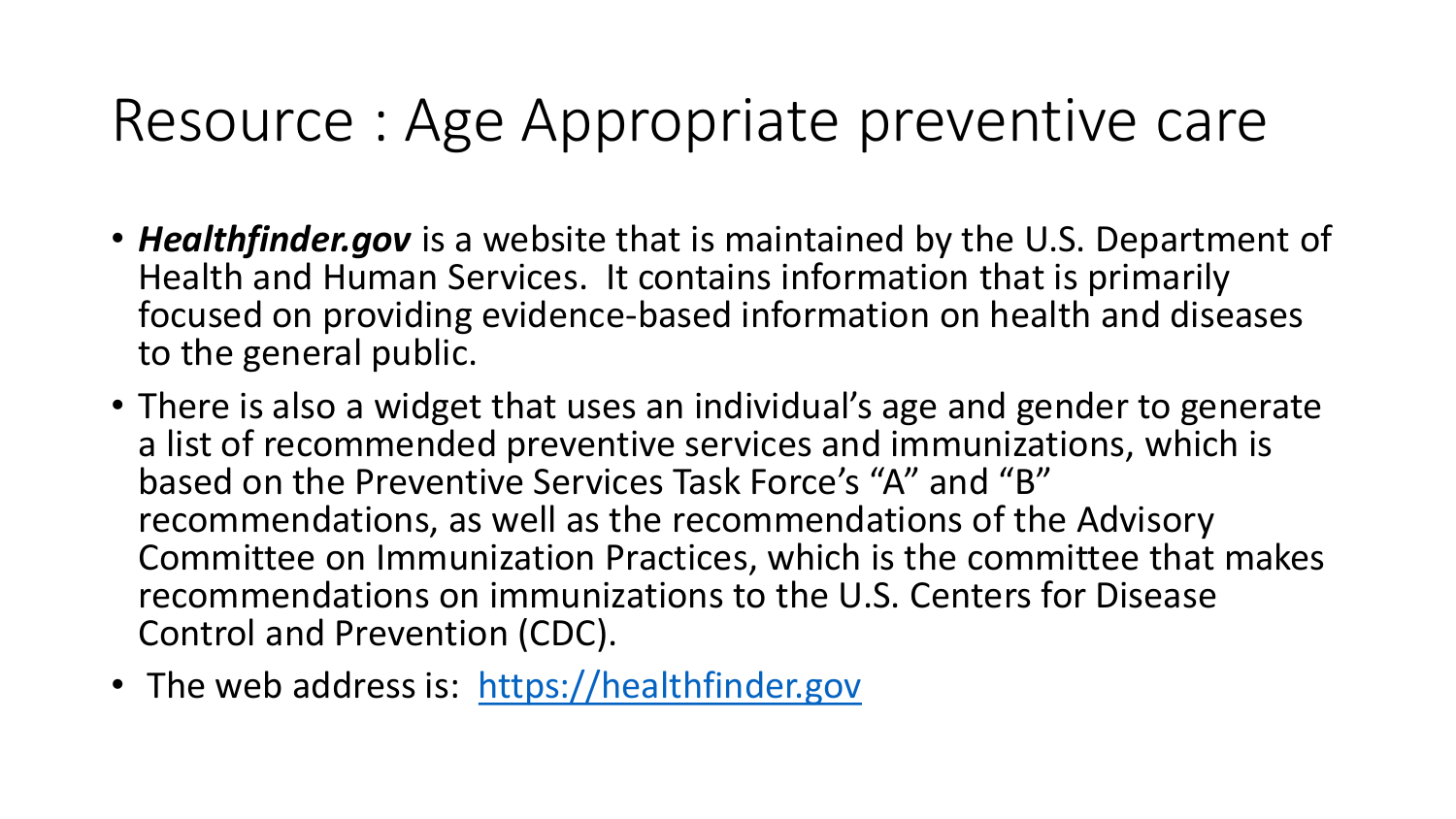# <https://health.gov/myhealthfinder>

#### See which screening tests and vaccines you or a loved one need to stay healthy.

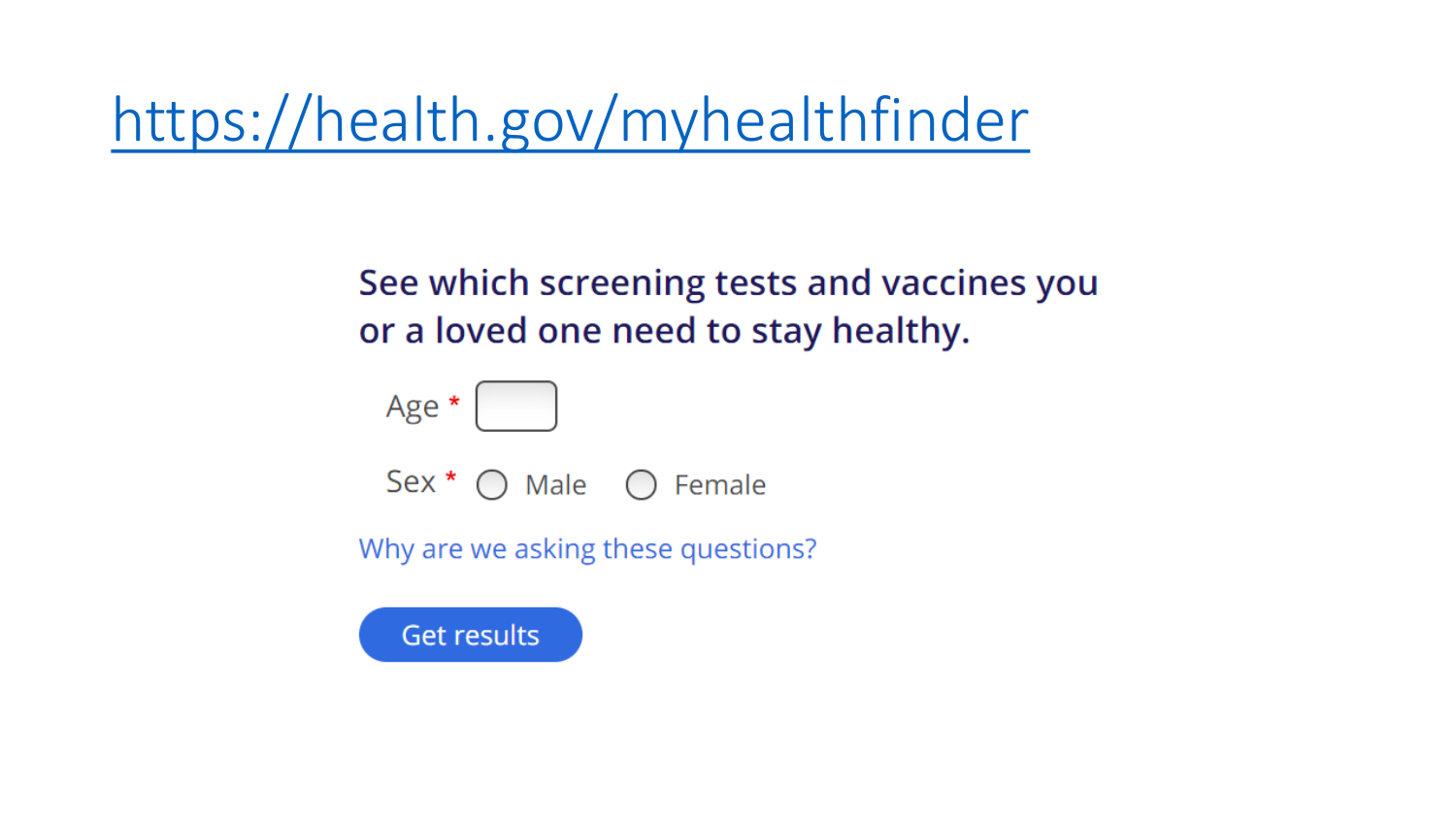### Using the Widget on [health.gov/myhealthfinder](https://health.gov/myhealthfinder)

- Provides list of ideas and recommendations on a list.
- Take to your Dr visits.
- Useful to help guide conversations about what services may be needed including tests, vaccines and screening exams.
	- "I have Down Syndrome. Do need to have any other tests? "
	- " She just wants to sleep all the time."
	- " I wake up coughing every night"
	- " My Dad had a bad heart"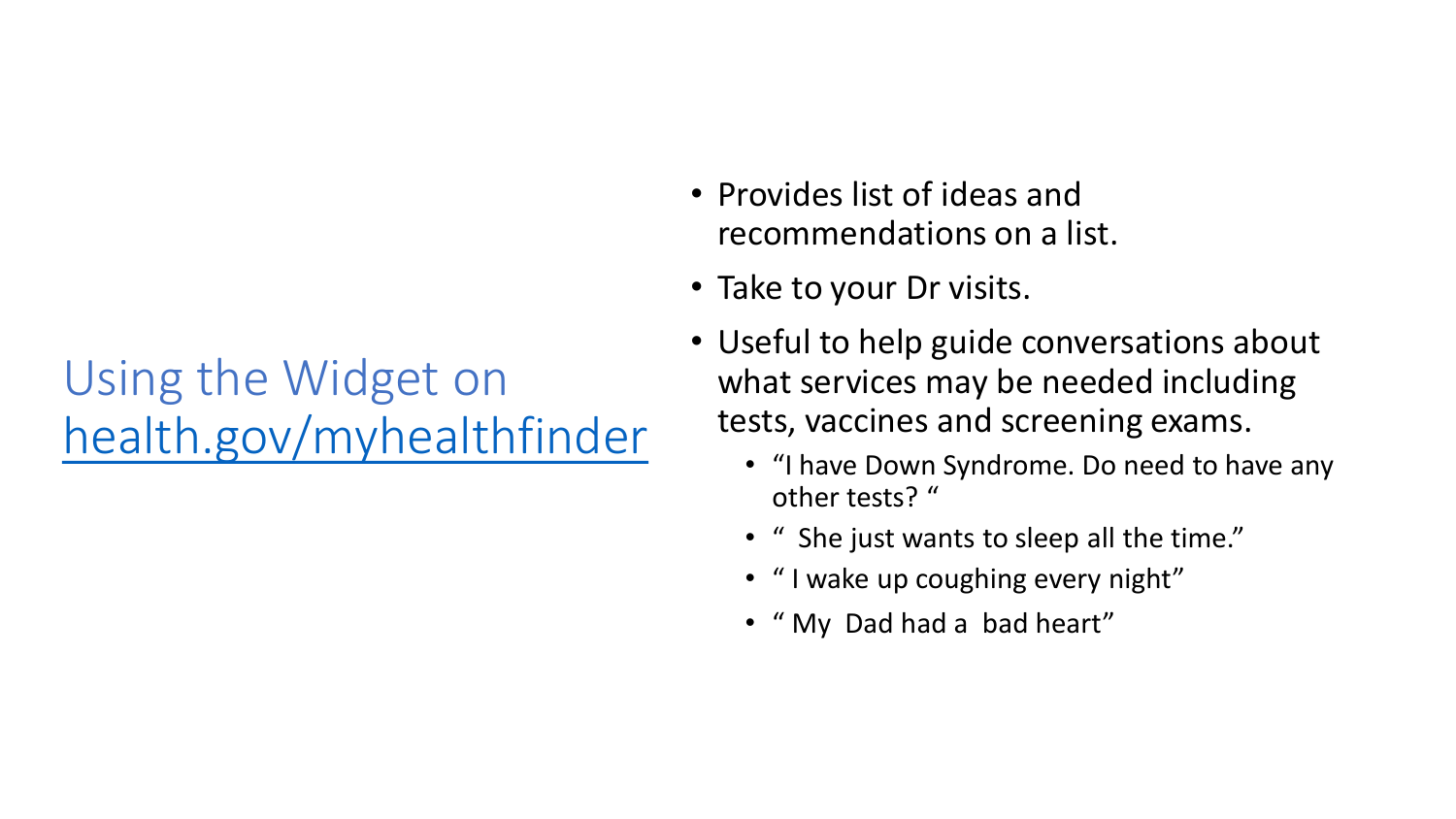# Advice about PCP and Specialist Appointments

- What is the person's insurance?
- Is that Dr on their plan? Which Dr is on the plan?
	- Turn over the insurance card. Go to website or call customer service.
- Take the first available appointment- *even if it is 6 months away*.
	- Ask about a cancellation list get on it!
	- Of no wait list: call daily and see if there is an opening
	- 8 9 AM appointments are the most often cancelled be ready to go early!!
- Visit times are short 8-15 minutes
	- Ask for a longer appointment time when you call to set up the appointment.
	- Talk to the Scheduler, let them know the person has special needs.
- Be ready for the appt.
	- Make a list of questions, issues and worries.
	- Bring all the meds in a bag.
- Tell them that there is NOT a nurse in the house 24/7 .
- Always ask: " Is there anything that I should have asked you that I didn't?"
- Keep the paperwork to refer back to.
- Write things on a calendar.
- Use the on line chart or visits to communicate.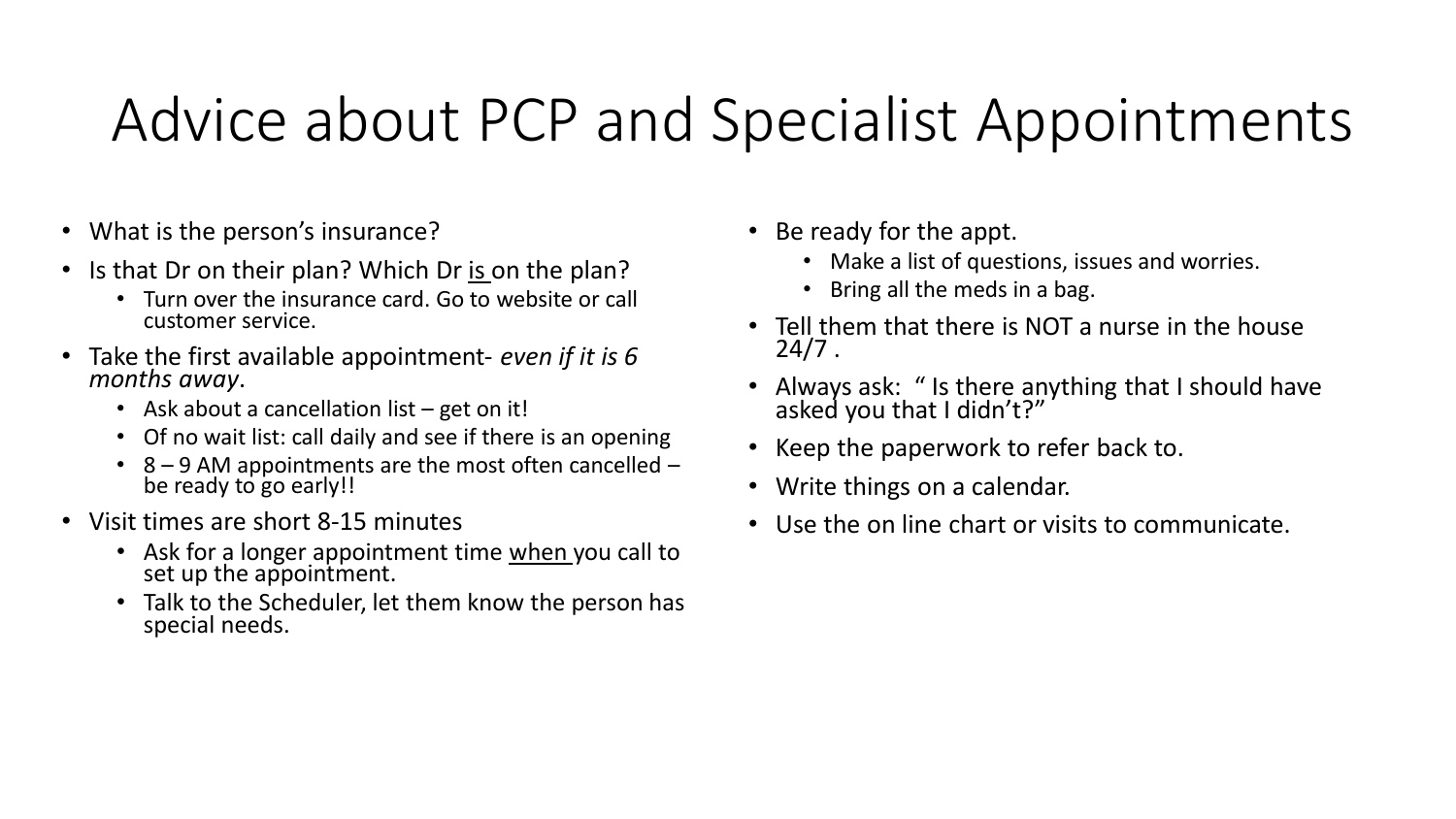# Issues seen in Covid-19

- Changes in health due to interruptions in routine services
- Not reaching out to be seen by PCP/specialists
	- "They cancelled my appointment in March "
- Afraid to go to the ER when sick with " regular" illnesses
- Not taking medications as ordered. Want them to " last longer" just in case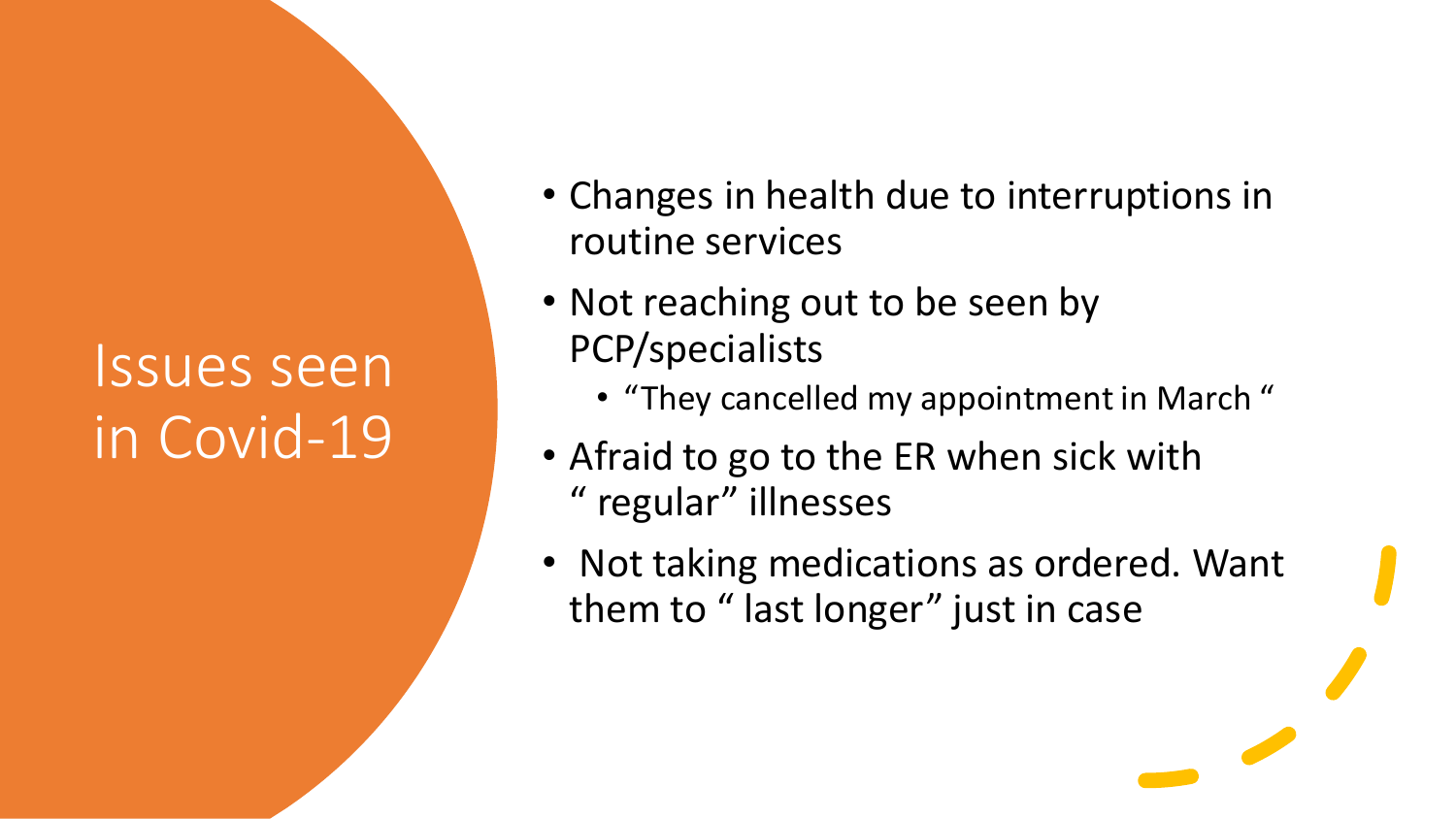# Medical Procedures

- Will always need a Prior Authorization
- Will need to be planned in advance
- Guardian will need to sign and often will need to be there
	- Receive after care advice/orders
- May need follow up care or appointments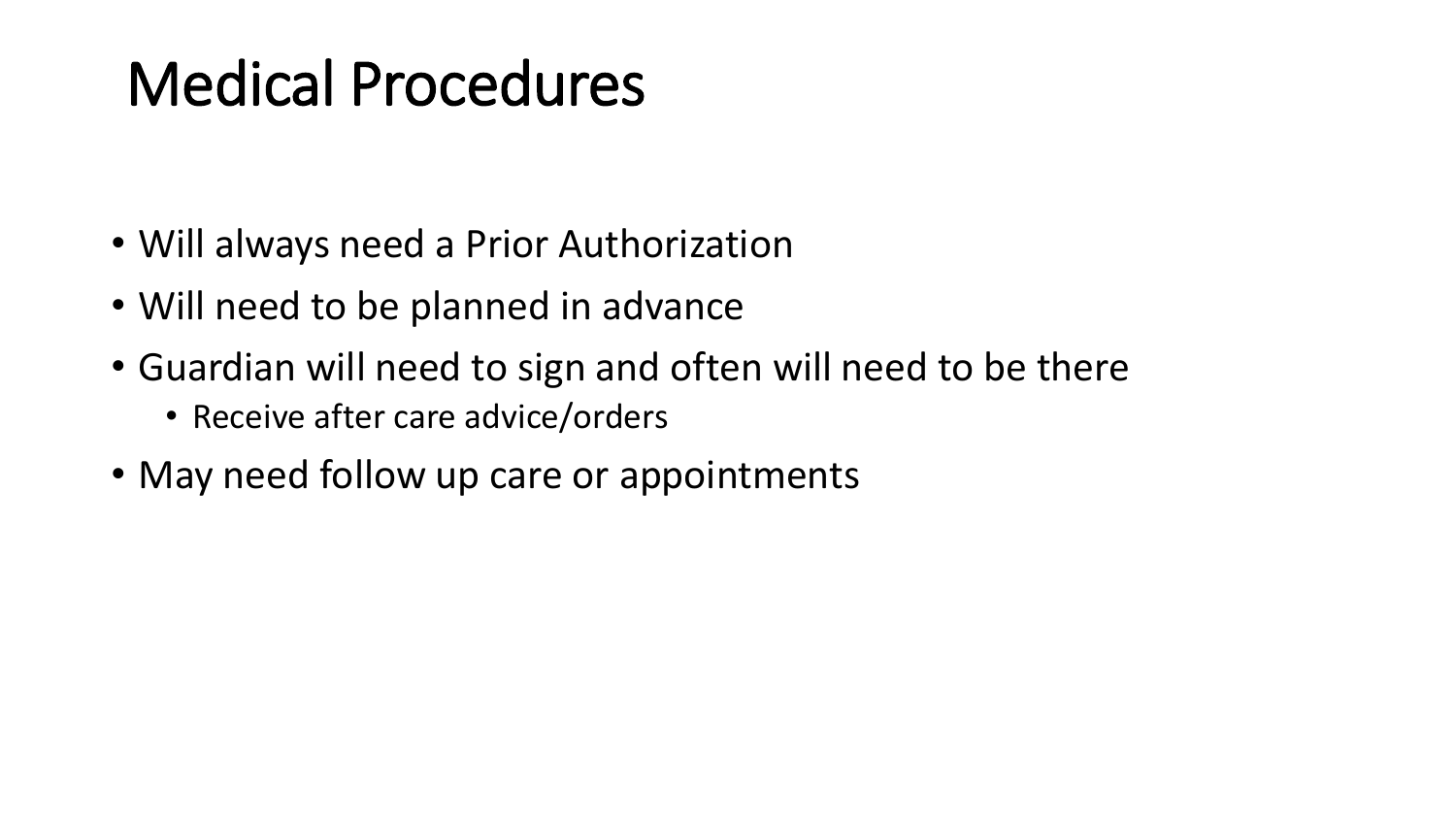# Stay in the MCO System

• Electronic Medical Records can only be accessed by partners in the same system.

• Records are **NOT** accessible by the PCP if the person is seen outside the system

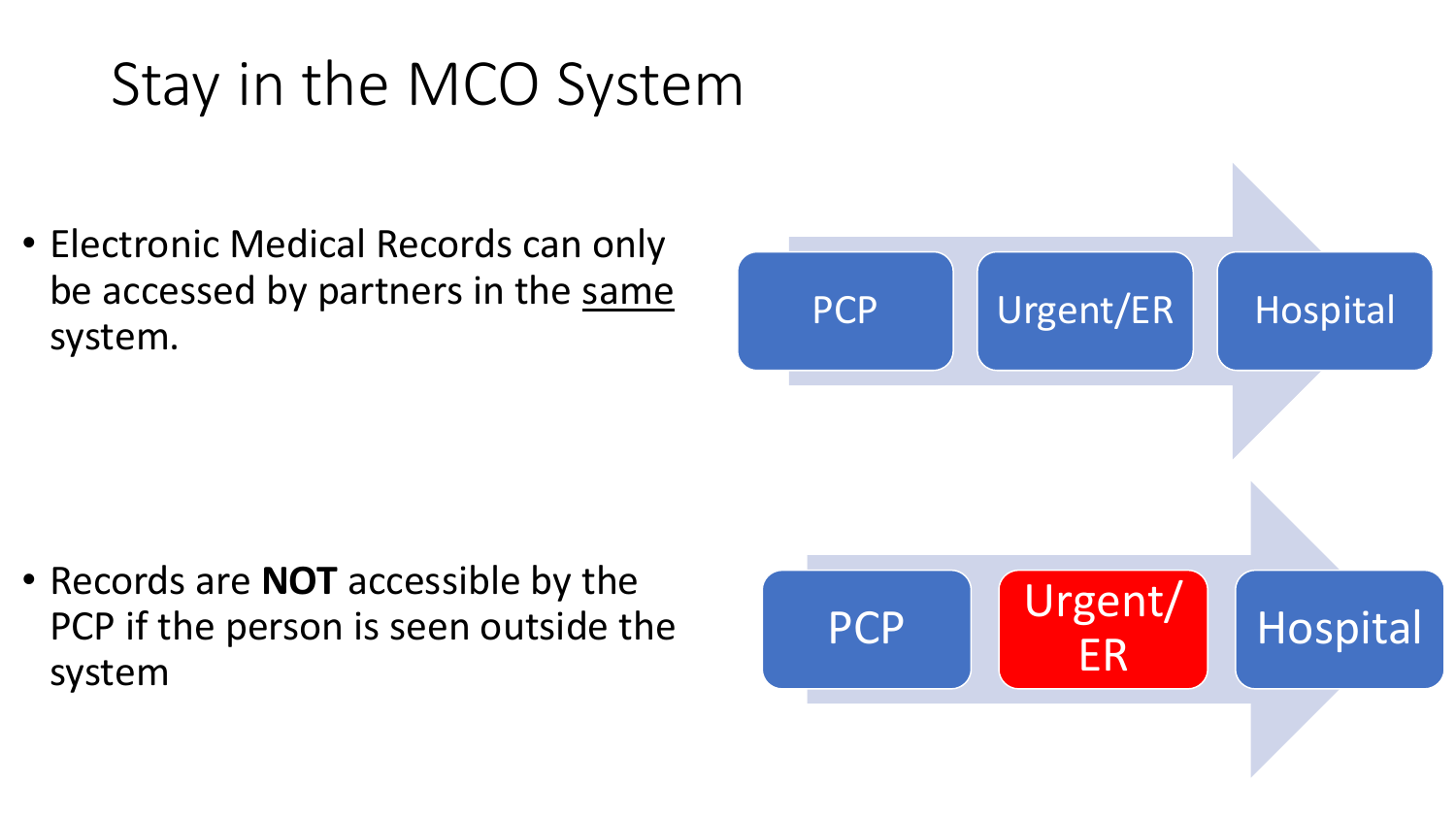# After Hospital, ER or Urgent Care

- Discharges to home from hospital must be planned.
	- Tell them that there is NOT a nurse in the house 24/7
	- What will be needed? Are equipment or supplies there and ready?
	- Refuse unsafe discharges.
		- "She's not ready. I can't lift her."
- Always follow up with the PCP or specialist
	- "We were at the ER last night and Dr Martinez said we needed to see you as soon as possible"
	- Referrals from ER Drs to Specialists are helpful!
- Update all needed information: Med list at home, Calendars for appointments, tracking weight or blood sugars.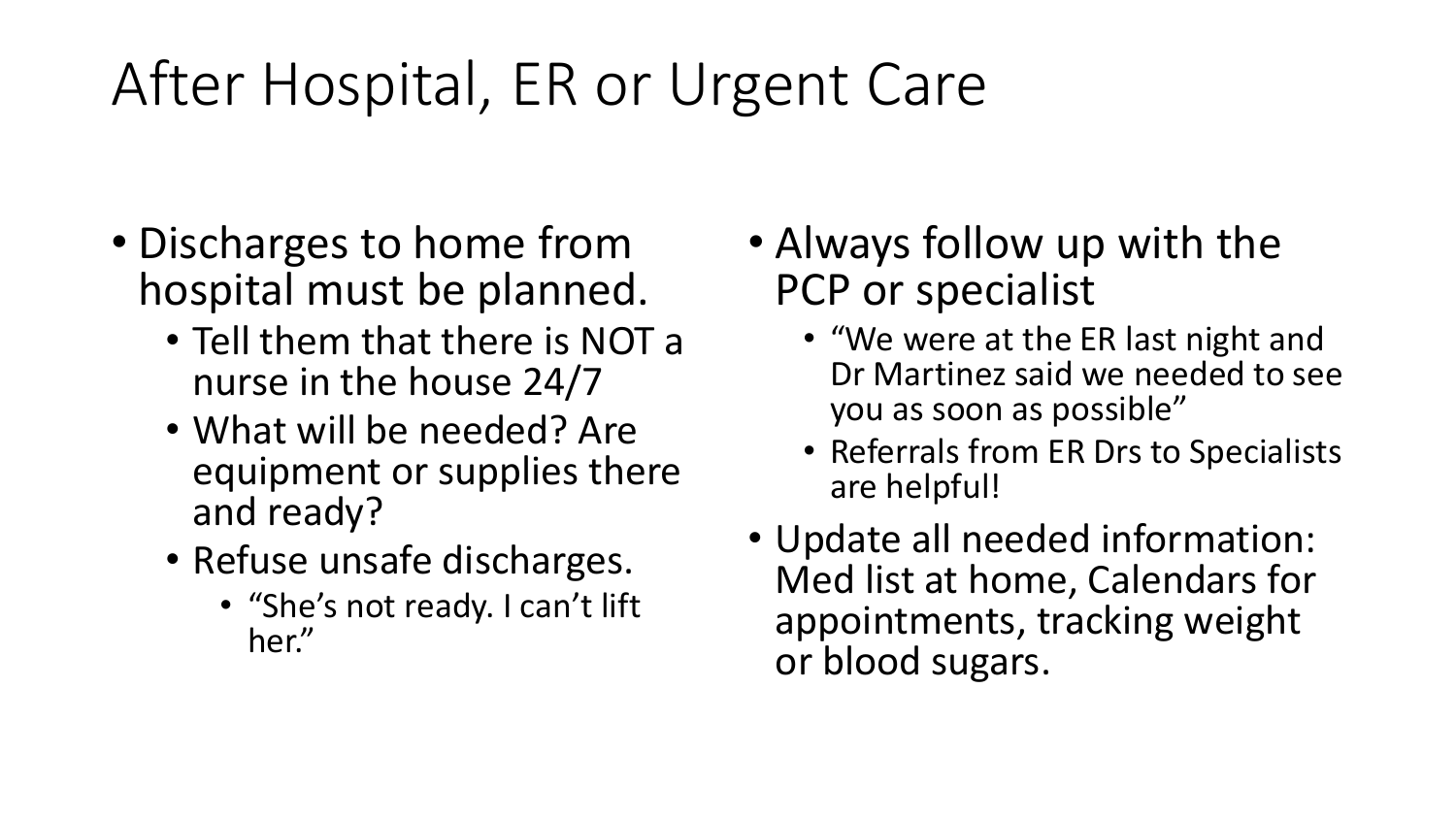# Same/Different ? Better/Worse?

What do you see? What do you hear?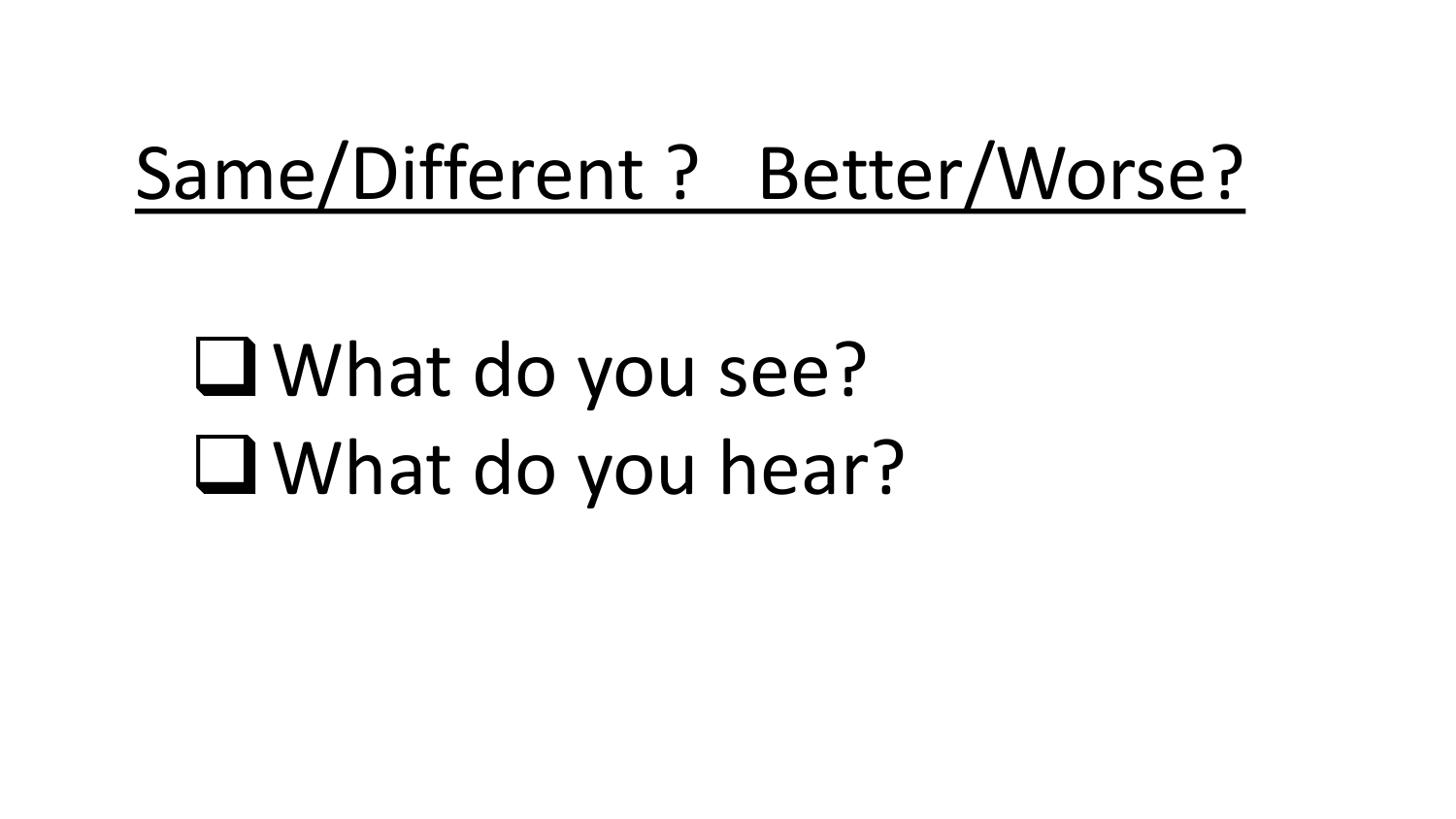# When should we worry?

- Any unexplained decline that does not make sense/have a diagnosis:
	- Weight loss/gain
	- " Dwindles": slowly declining over time or rapid onset of change
	- Loss of functional ability walking, talking/communication, feeding or other self care
	- Increased behaviors/vocalizations
	- Increased sitting / sleeping
	- Bruising/Pressure ulcers
	- Swelling or edema
	- Color changes,
	- Coughing, Drainage
	- Anything new or unusual for the person
	- Increased " behaviors"
- Always ask why? Have they been seen?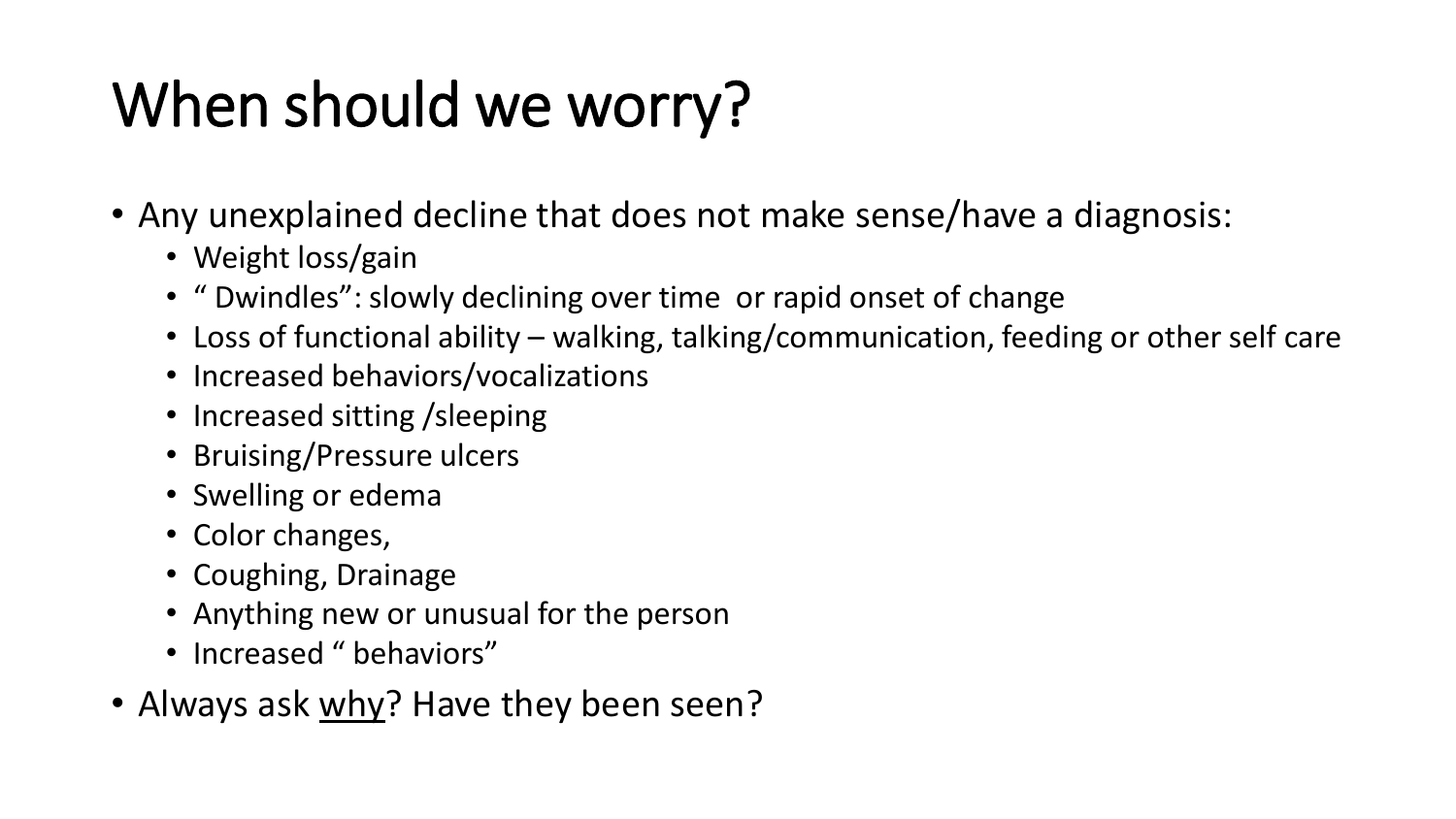# Worried? Need help?

- Clinical Services Bureau
	- General Advice
		- [Elizabeth.finley@state.nm.us](mailto:Elizabeth.finley@state.nm.us)
		- [Iris.Clevenger@state.nm.us](mailto:Iris.Clevenger@state.nm.us)
	- SAFE Clinic 505-841-5878
	- Seating Clinic 505-232-5712
- Continuum of Care
	- 505-925-2350 or 925-2374
	- Website: <https://coc.unm.edu/>
		- General Advice
		- Healthcare Decisions Resources
		- Specialty Clinics Cerebral Palsy, Neuro, Ketogenic
- TEASC
	- 505-272-0515
	- Website: [https://fcm.unm.edu/for%20patients/tea](https://fcm.unm.edu/for patients/teasc.html) sc.html
		- Transdisciplinary Team Clinics
		- Specialty Clinics